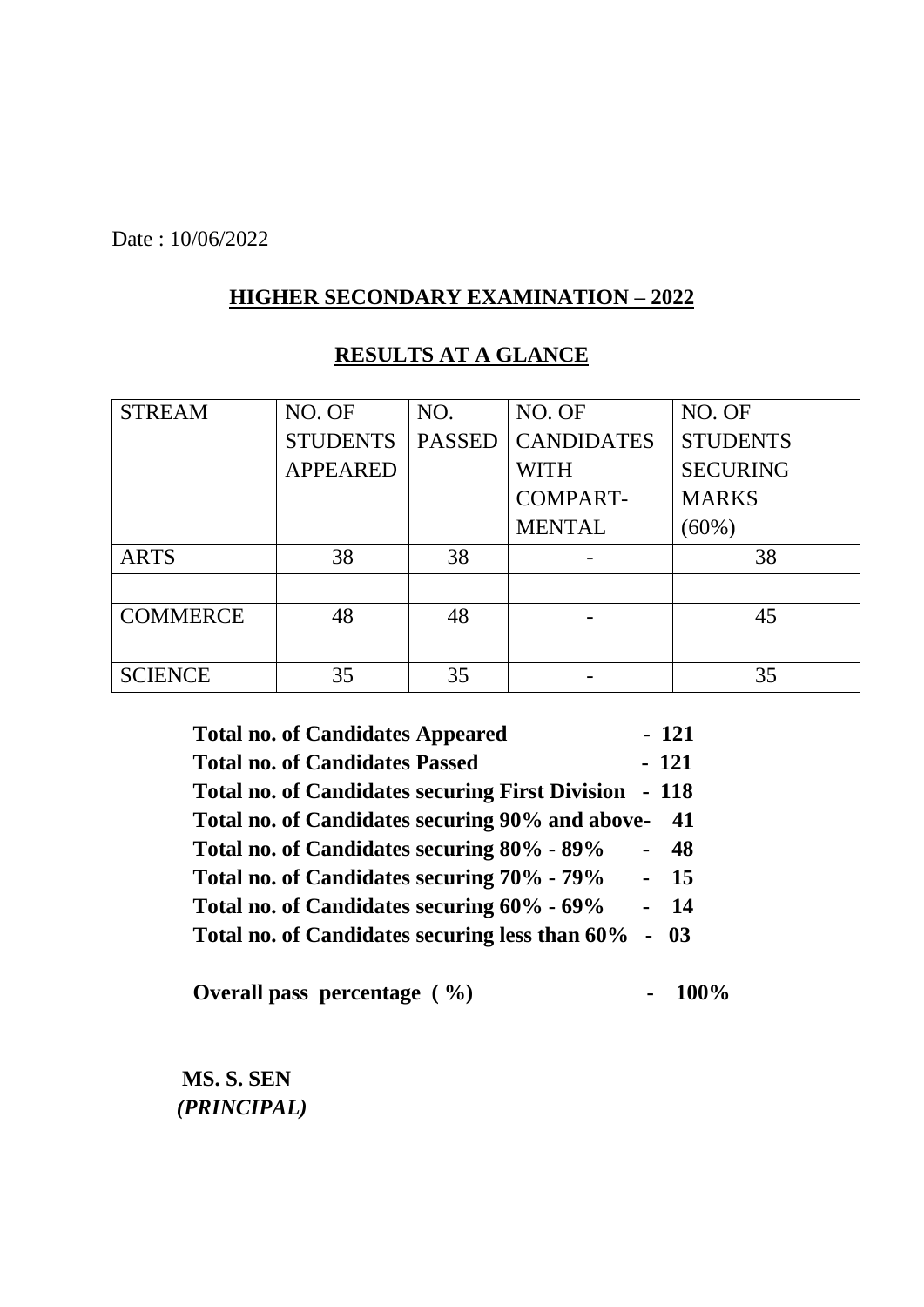

 $\ddot{\phantom{1}}$ 

Date: 10/06/2022

### **HIGHER SECONDARY EXAMINATION - 2022 NAME OF FIRST SIX RANK HOLDERS**

| <b>SL.NO</b> | <b>NAME OF THE</b><br><b>STUDENT</b>           | <b>STREAM</b>                 | <b>TOTAL</b><br><b>MARKS</b><br><b>OBTAINED</b><br>(OUT OF 500) | % AGE          |
|--------------|------------------------------------------------|-------------------------------|-----------------------------------------------------------------|----------------|
| 1.           | Bishakha Sharma                                | Commerce                      | 483                                                             | 96.6           |
| 2.           | Kanak Agarwal<br>Palak Agarwal                 | Commerce<br>Commerce          | 481<br>481                                                      | 96.2<br>96.2   |
| 3.           | Ritika Dutta<br>Pragati Roy                    | Arts<br>Commerce              | 478<br>478                                                      | 95.6<br>95.6   |
| 4.           | Simran Chatterjee<br>Sidra Rayees<br>Asmi Azam | Science<br>Science<br>Science | 475<br>475<br>475                                               | 95<br>95<br>95 |
| 5.           | Sakshi Gupta                                   | Commerce                      | 472                                                             | 94.4           |
| 6.           | Sulagna Roy                                    | Science                       | 471                                                             | 94.2           |



THE BSS SCHOOL 51 Gariahat Road, Kolkata - 700019 Ph.: 2461 8675 / 8195 e-mail: principal@thebssschool.com www.thebssschool.com

Trees only Give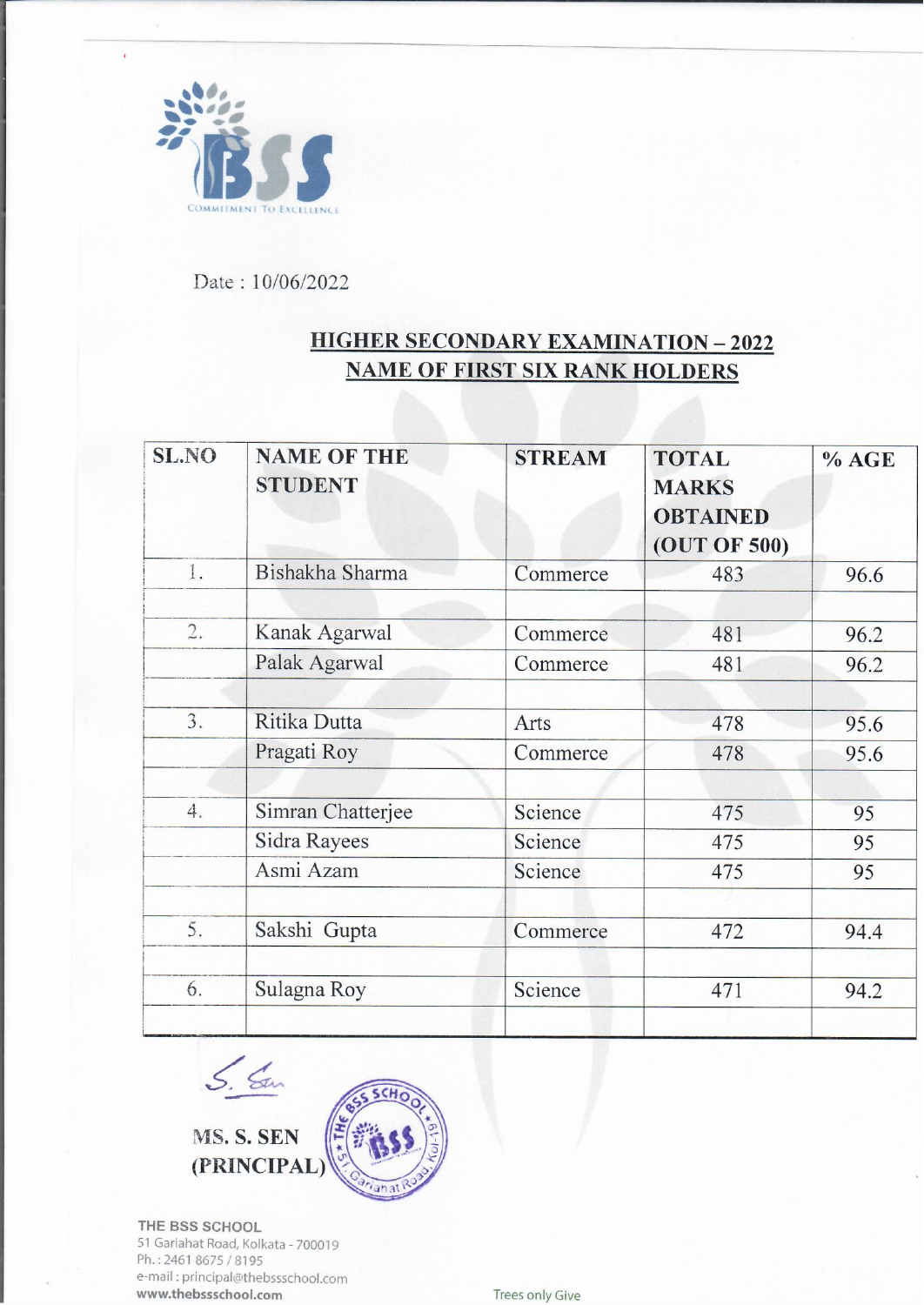Date : 10/06/2022

# **HIGHER SECONDARY EXAMINATION – 2022**

| SL.NO. | NAME OF THE STUDENTS | <b>STREAM</b>   | <b>TOTAL</b>    | $\%$ |
|--------|----------------------|-----------------|-----------------|------|
|        |                      |                 | <b>MARKS</b>    |      |
|        |                      |                 | <b>OBTAINED</b> |      |
|        |                      |                 | (OUT OF 500)    |      |
|        |                      | <b>Commerce</b> |                 |      |
| 1.     | Bishakha Sharma      |                 | 483             | 96.6 |
|        |                      |                 |                 |      |
| 2.     | Kanak Agarwal        |                 | 481             | 96.2 |
|        | Palak Agarwal        |                 | 481             | 96.2 |
|        |                      |                 |                 |      |
| 3.     | Pragati Roy          |                 | 478             | 95.6 |

### **NAMES OF THE RANK HOLDERS**

| SL.NO. | <b>NAME OF THE STUDENTS</b> | <b>STREAM</b>  | <b>TOTAL MARKS</b> | $\%$ |
|--------|-----------------------------|----------------|--------------------|------|
|        |                             |                | <b>OBTAINED</b>    |      |
|        |                             |                | (OUT OF 500)       |      |
|        |                             | <b>Science</b> |                    |      |
| 1.     | Simran Chatterjee           |                | 475                | 95   |
|        | Sidra Rayees                |                | 475                | 95   |
|        | Asmi Azam                   |                | 475                | 95   |
|        |                             |                |                    |      |
| 2.     | Sulagna Roy                 |                | 471                | 94.2 |
|        |                             |                |                    |      |
| 3.     | Aeshna Ghosh                |                | 469                | 93.8 |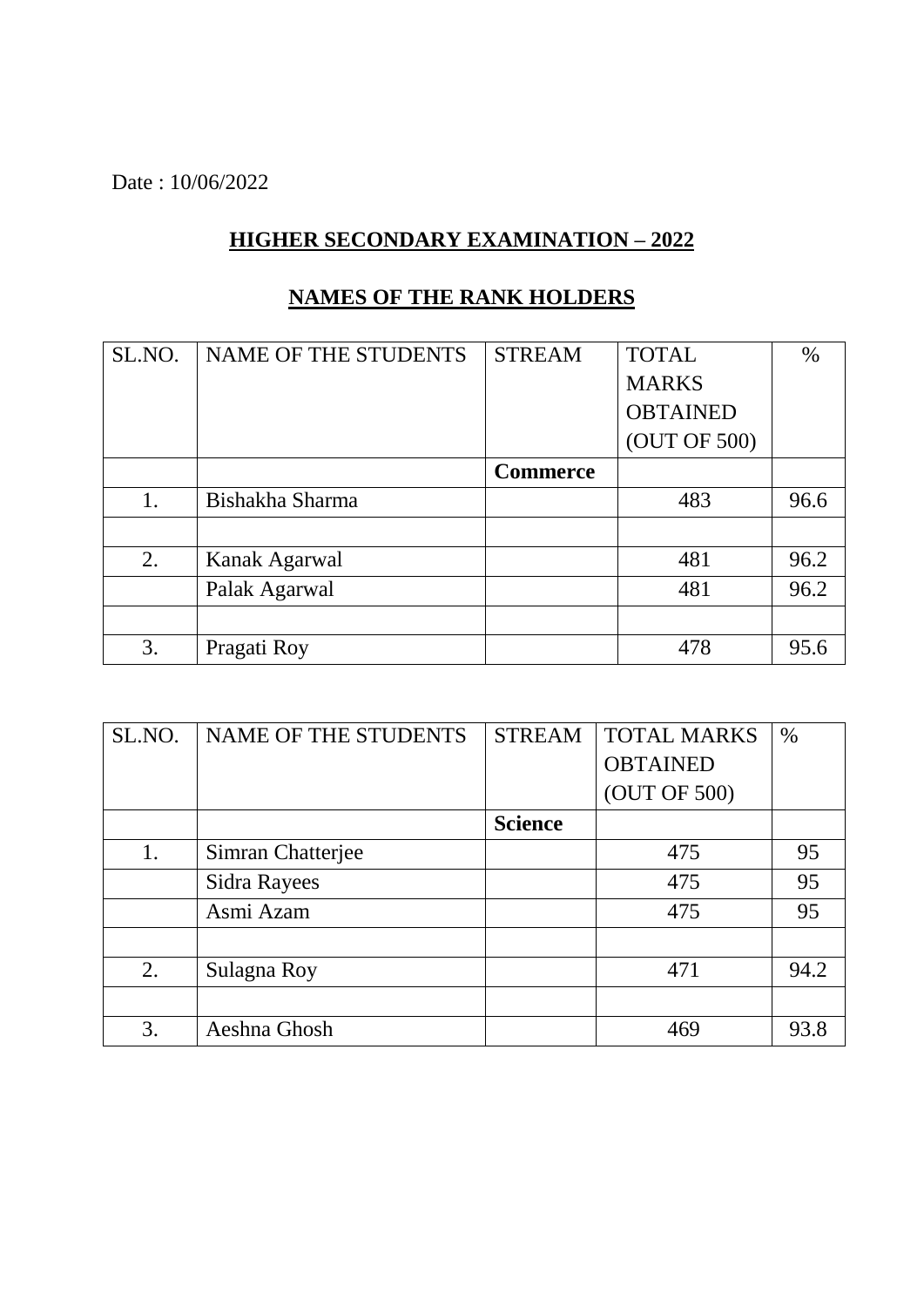| SL.NO. | NAME OF THE STUDENTS | <b>STREAM</b> | <b>TOTAL MARKS</b> | $\%$ |
|--------|----------------------|---------------|--------------------|------|
|        |                      |               | <b>OBTAINED</b>    |      |
|        |                      |               | (OUT OF 500)       |      |
|        |                      | <b>Arts</b>   |                    |      |
| 1.     | Ritika Dutta         |               | 478                | 95.6 |
|        |                      |               |                    |      |
| 2.     | Shayomi Ahmed        |               | 469                | 93.8 |
|        |                      |               |                    |      |
| 3.     | Tanisha Paul         |               | 468                | 93.6 |

**MS. S. SEN (PRINCIPAL)**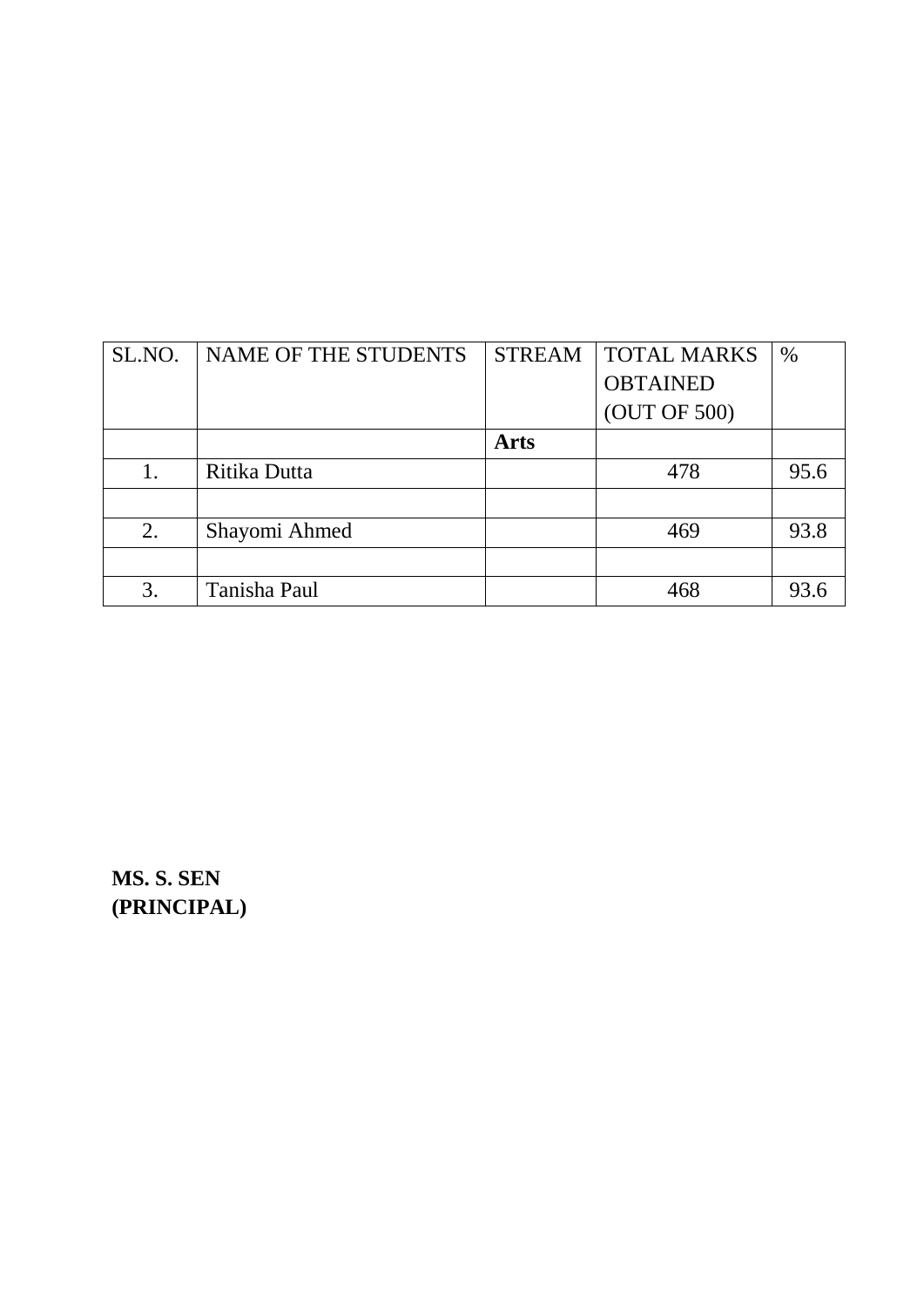#### **Date : 10/06/2022**

# **Higher Secondary Examination – 2022 Results at a glance (Subject – wise)**

| <b>SUBJECT</b>    | <b>NAME OF THE STUDENT</b> | <b>HIGHEST</b> | <b>STREAM</b> |
|-------------------|----------------------------|----------------|---------------|
| Bengali A         | Sohona Banerjee            | 98             | Science       |
|                   |                            |                |               |
| Bengali B         | Ritika Dutta               | 87             | Arts          |
|                   |                            |                |               |
| Hindi A           | Afreen Aslam               | 91             | Science       |
|                   | <b>Sidra Rayees</b>        | 91             | Science       |
|                   | Palak Agarwal              | 91             | Commerce      |
|                   |                            |                |               |
| Hindi B           | Durga Narayanan            | 93             | Science       |
|                   |                            |                |               |
| English A         | Ritika Dutta               | 96             | Arts          |
| English B         | Simran Chatterjee          | 98             | Science       |
|                   |                            |                |               |
| Psychology        | Shayomi Ahmed              | 100            | Arts          |
|                   |                            |                |               |
| <b>ENVS</b>       | Alia Hossain               | 100            | Arts          |
|                   |                            |                |               |
| Maths             | Kanak Agarwal              | 100            | Commerce      |
|                   | Pragati Roy                | 100            | Commerce      |
|                   | Sulagna Roy                | 100            | Science       |
|                   |                            |                |               |
| <b>Statistics</b> | Sulagna Roy                | 96             | Science       |
|                   |                            |                |               |
| Pol. Science      | Vartika Shaw               | 90             | Arts          |
|                   |                            |                |               |
| Geography         | Shipra Prasad              | 96             | Arts          |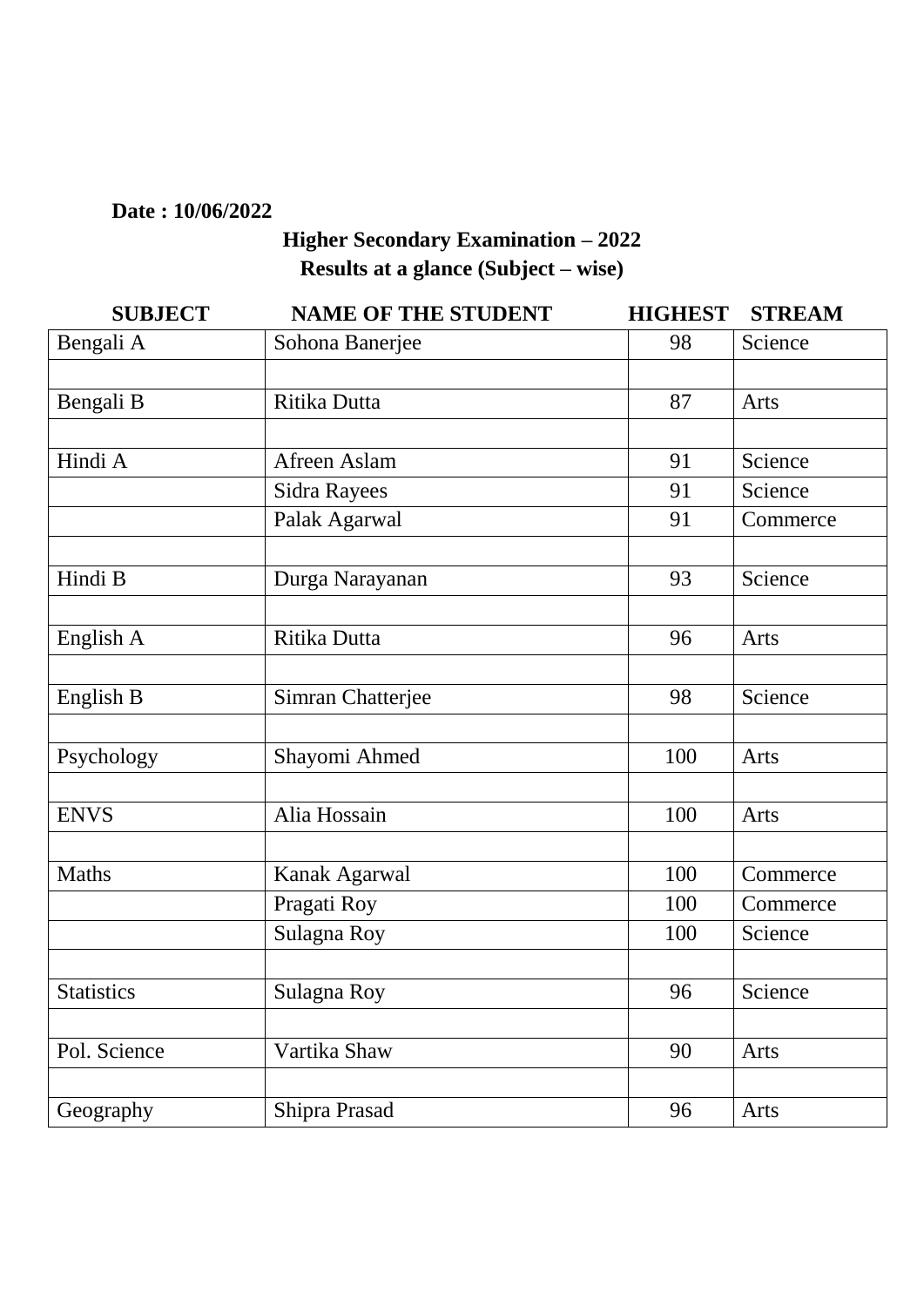| Journalism & Mass              | Tanisha Paul            | 95  | Arts     |
|--------------------------------|-------------------------|-----|----------|
| Communication                  | Vartika Shaw            | 95  | Arts     |
|                                |                         |     |          |
| Home Management                | Shayomi Ahmed           | 93  | Arts     |
|                                |                         |     |          |
| Sociology                      | Ritika Dutta            | 99  | Arts     |
|                                |                         |     |          |
| Economics                      | Bhawana Agarwal         | 99  | Commerce |
|                                | Kanak Agarwal           | 99  | Commerce |
|                                | Palak Agarwal           | 99  | Commerce |
|                                | Sakshi Gupta            | 99  | Commerce |
|                                | Bishakha Sharma         | 99  | Commerce |
|                                |                         |     |          |
| Education                      | Addrita Sinha           | 96  | Arts     |
|                                | Shreya Sarkar           | 96  | Arts     |
|                                |                         |     |          |
| Nutrition                      | Suryatapa Banerjee      | 96  | Science  |
|                                |                         |     |          |
| Physics                        | Afreen Aslam            | 91  | Science  |
|                                |                         |     |          |
| Chemistry                      | <b>Sidra Rayees</b>     | 96  | Science  |
|                                |                         |     |          |
| <b>Biology</b>                 | Aeshna Ghosh            | 97  | Science  |
|                                | Sidra Rayees            | 97  | Science  |
|                                |                         |     |          |
| <b>Business Studies</b>        | Anjali Agarwal          | 93  | Commerce |
|                                | Bhawana Agarwal         | 93  | Commerce |
|                                | Kanak Agarwal           | 93  | Commerce |
|                                | Palak Agarwal           | 93  | Commerce |
|                                | <b>Musarrat Parveen</b> | 93  | Commerce |
|                                | Suhasini Sen            | 93  | Commerce |
|                                | Bishakha Sharma         | 93  | Commerce |
|                                |                         |     |          |
| Accountancy                    | Bishakha Sharma         | 100 | Commerce |
|                                |                         |     |          |
| <b>Costing and Taxation</b>    | Suhasini Sen            | 100 | Commerce |
|                                |                         |     |          |
| <b>Computer Science</b>        | Tanzeem Shahazada       | 65  | Science  |
|                                |                         |     |          |
| Modern Computer<br>Application | Sulagna Roy             | 98  | Science  |